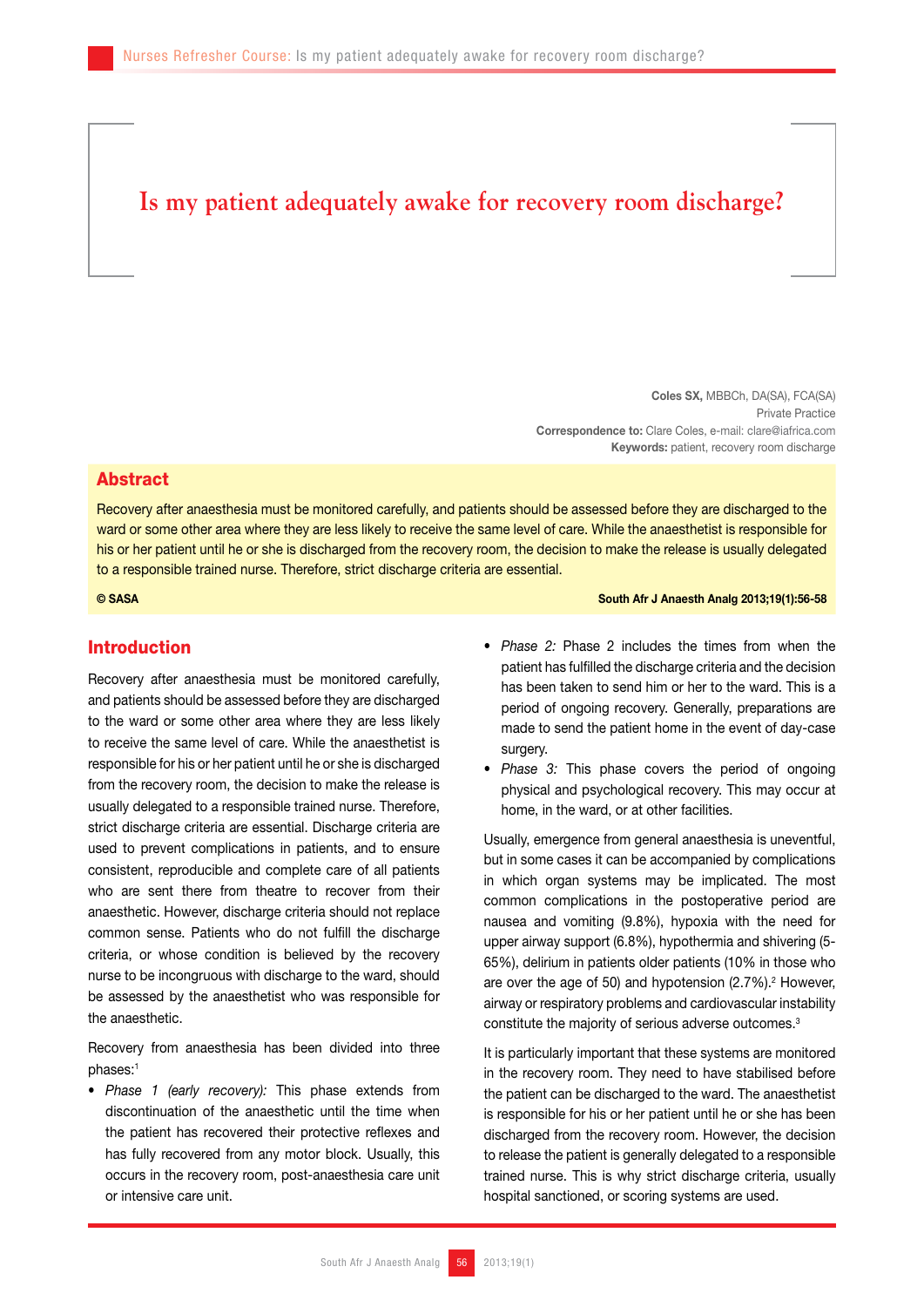### Table I: Modified Aldrete Score<sup>5</sup>

| <b>Variable evaluated</b>                                  | <b>Score</b>   |  |
|------------------------------------------------------------|----------------|--|
| <b>Activity</b>                                            |                |  |
| Able to move four extremities on command                   | $\overline{2}$ |  |
| Able to move two extremities on command                    | 1              |  |
| Unable to move any of the extremities on command           | $\overline{0}$ |  |
| <b>Breathing</b>                                           |                |  |
| Able to breathe deeply and to cough freely                 | $\overline{2}$ |  |
| <b>Dyspnoea</b>                                            | $\mathbf{1}$   |  |
| Apnoea                                                     | $\mathbf{0}$   |  |
| <b>Circulation</b>                                         |                |  |
| Systemic blood pressure ± 20% of pre-anaesthetic level     | $\overline{2}$ |  |
| Systemic blood pressure 20-49% of pre-anaesthetic level    | $\mathbf{1}$   |  |
| Systemic blood pressure $\pm$ 50% of pre-anaesthetic level | 0              |  |
| <b>Consciousness</b>                                       |                |  |
| <b>Fully awake</b>                                         | $\overline{2}$ |  |
| Arousable                                                  | $\mathbf{1}$   |  |
| Not responding                                             | 0              |  |
| <b>Oxygen saturation</b>                                   |                |  |
| $>92\%$ on room air                                        | $\overline{2}$ |  |
| Needs supplemental oxygen to keep saturation $> 92\%$      | 1              |  |
| < 90% even with supplemental oxygen                        | 0              |  |

In 1970, Aldrete and Kroulik introduced a post-anaesthesia scoring system designed to monitor recovery from anaesthesia.4 This was updated in 1995 once pulse oximetry had become a standard of care (Table I).<sup>5</sup> The scoring system incorporates five variables, with a score of 0, 1 or 2 assigned to each. A total score of 9 out of a possible 10 is considered to be adequate for discharge from recovery.

There are concerns about some of these criteria; the obvious one being about the baseline blood pressure. It is known that anxiety, fear and pre-existing haemodynamic instability affect pre-anaesthetic blood pressure, so using this as a baseline may be inappropriate for a particular patient.

Similarly, if a patient has had an epidural and is unable to move both legs, keeping him or her in recovery until her or she attains a score of 2 in the activity criteria would be misplaced. The patient must score highly in all other criteria in order for discharge to occur.

Nevertheless, this is a good, reproducible set of goals that should be achieved before any patient is released back to the ward.

The most common cause of airway obstruction in the immediate postoperative period is loss of pharyngeal

Table II: The modified post-anaesthesia discharge scoring system<sup>1</sup>

| Variable evaluated                                           | <b>Score</b>   |
|--------------------------------------------------------------|----------------|
| Vital signs: blood pressure and heart rate                   |                |
| Able to move four extremities on command                     | $\overline{2}$ |
| Able to move two extremities on command                      | 1              |
| Unable to move any of the extremities on command             | 0              |
| <b>Ambulation</b>                                            |                |
| Steady gait without dizziness                                | $\mathfrak{p}$ |
| Requires assistance                                          | 1              |
| Unable to ambulate, dizziness                                | 0              |
| <b>Nausea and vomiting</b>                                   |                |
| None to minimal                                              | $\overline{2}$ |
| Moderate                                                     | 1              |
| <b>Severe</b>                                                | 0              |
| Pain                                                         |                |
| None to minimal                                              | $\overline{2}$ |
| Moderate                                                     | 1              |
| Severe                                                       | $\Omega$       |
| Surgical bleeding: what is expected for that procedure?      |                |
| None to minimal: The dressing does not need to be<br>changed | $\overline{2}$ |
| Moderate: Up to two dressing changes are needed              | 1              |
| Severe: More than three dressing changes are needed          | 0              |

muscle tone in a sedated or obtunded patient. The residual effects of sedatives, opioid analgesics and nondepolarising neuromuscular blockers can contribute to loss of tone. Antagonists to these drugs: flumazenil for benzodiazepines, naloxone for opioids and neostigmine, and glycopyrrolate or sugammadex for nondepolarising neuromuscular blockers, must be available.

Residual muscle relaxation is a potentially dangerous situation. Pharyngeal function does not normalise until an adductor pollicis train-of-four (TOF) is greater than 0.90. Nerve stimulators are not used routinely in our local recovery rooms, and are usually only employed by the anaesthetist. The traditionally used head lift correlates to a TOF of 0.60, so a better test is to get the patient to oppose their incisors against a tongue depressor. A strong opposition correlates to a TOF of  $0.85$ . $3$ 

When there is increased complexity of surgery and a wide variation in the type of patients (children, geriatrics and the obese), as well as an increase in day-case surgery, with patients expecting to go home soon after their procedure, further criteria should be considered. Other scoring systems (Table II) that are used include vital signs, ambulation and